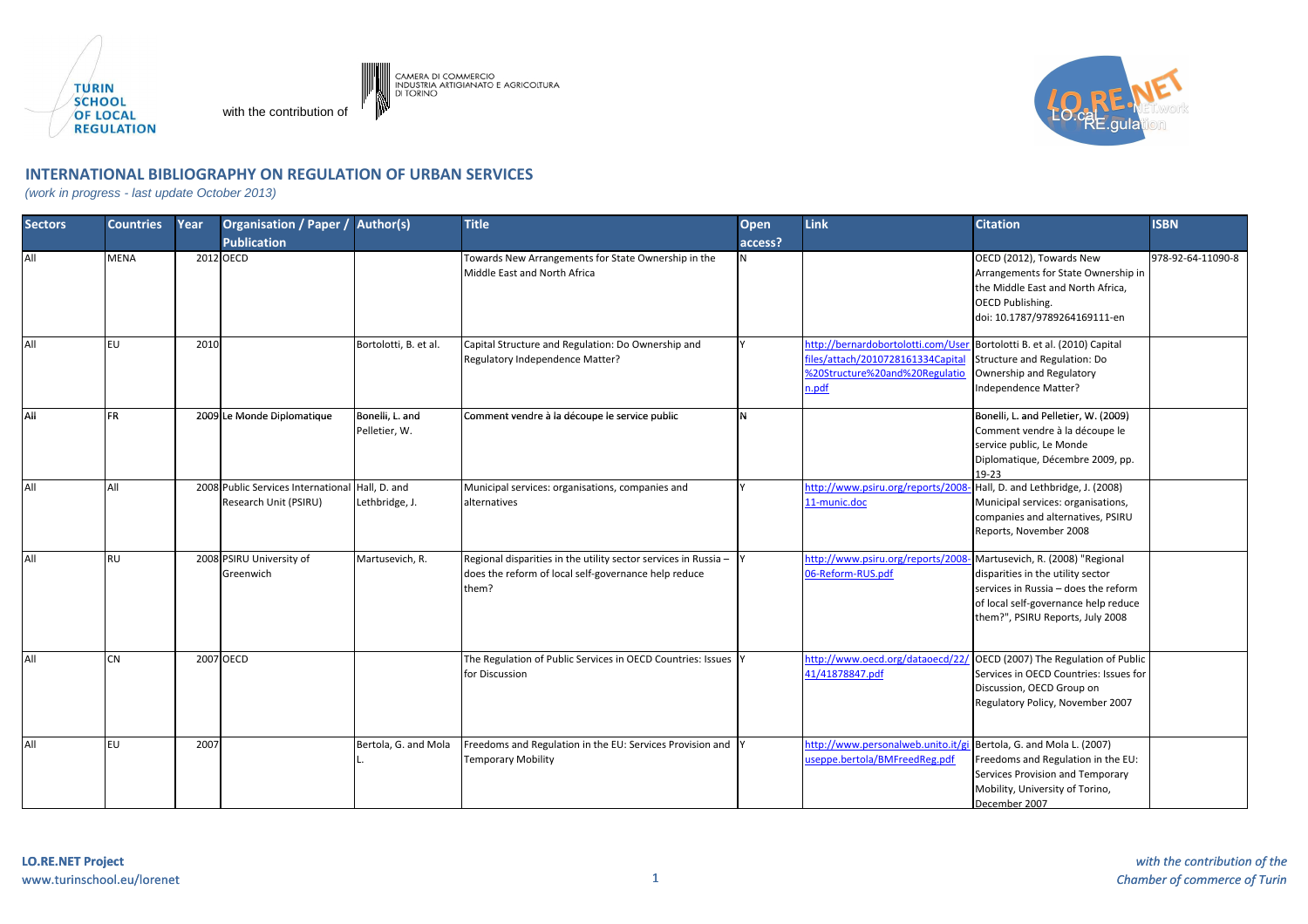| All                             | <b>OECD</b> |      | 2007 OECD                                                                                                                                            | Hodge, G.                                     | Regulatory Frameworks for Urban Services - Background<br>discussion paper to inform the Regulatory Reform Review<br>of China           |          | ttp://www.oecd.org/dataoecd/39/<br>4/39218313.pdf    | Hodge, G. (2007) Regulatory<br>Frameworks for Urban Services -<br>Background discussion paper to<br>inform the Regulatory Reform<br>Review of China, OECD, June 2007                                                                                                                                                       |                   |
|---------------------------------|-------------|------|------------------------------------------------------------------------------------------------------------------------------------------------------|-----------------------------------------------|----------------------------------------------------------------------------------------------------------------------------------------|----------|------------------------------------------------------|----------------------------------------------------------------------------------------------------------------------------------------------------------------------------------------------------------------------------------------------------------------------------------------------------------------------------|-------------------|
| Electricity,<br>Water, Tansport | OECD        |      | 2007 OECD                                                                                                                                            |                                               | Infrastructure to 2030 - Volume II - Mapping policy for<br>electriity, water and transport                                             |          | ttp://www.oecd.org/dataoecd/61<br>27/40953164.pdf    | OECD (2007) Infrastructure to 2030 -<br>Volume II - Mapping policy for<br>electriity, water and transport                                                                                                                                                                                                                  | 978-92-64-03131-9 |
| All                             | All         |      | 2006 CRC Series on Competition,<br>Regulation and<br>Development, Edward Elgar,<br>pp115-137.                                                        | Ogus, A. and Zhang,                           | Regulatory Reform in Developing Countries: Designing<br>Business Set-Up Processes, in Regulatory Governance in<br>Developing Countries | N        |                                                      | Ogus, A. and Zhang, Q. (2006)<br>Regulatory Reform in Developing<br>Countries: Designing Business Set-Up<br>Processes, in Regulatory Governance<br>in Developing Countries, edited by<br>Martin Minogue and Ledivina Carino,<br>CRC Series on Competition,<br>Regulation and Development,<br>Edward Elgar, pp115-137.      |                   |
| All                             | All         |      | 2006 CRC Series on Competition,<br>Regulation and<br>Development, Edward Elgar,<br>pp3-16.                                                           | Minogue, M. and<br>Carino, L.                 | Introduction: Regulatory Governance in Developing<br>Countries, in Regulatory Governance in Developing<br>Countries                    | N        |                                                      | Minogue, M. and Carino, L. (2006)<br>Introduction: Regulatory Governance<br>in Developing Countries, in<br>Regulatory Governance in<br>Developing Countries, edited by<br>Martin Minogue and Ledivina Carino,<br>CRC Series on Competition,<br>Regulation and Development,<br>Edward Elgar, pp3-16.                        |                   |
| All                             | All         |      | 2006 Journal of Economic<br>Literature<br>Vol. XLIV (June 2006), pp.<br>325-366                                                                      | Armstrong M.,<br>Sappington D. E. M.          | Regulation, Competition, and Liberalization                                                                                            |          | ttp://else.econ.ucl.ac.uk/papers/u<br>loaded/177.pdf | Armstrong M., Sappington D. E. M.<br>(2006) Regulation, Competition, and<br>Liberalization, Journal of Economic<br>Literature<br>Vol. XLIV (June 2006), pp. 325-366                                                                                                                                                        |                   |
| All                             | All         |      | 2006 Privatisation and Market<br>Development: Global<br>Movements in Public Policy<br>Ideas, Edited by Graeme<br>Hodge, Edward Elgar, pp127-<br>147. | Gilardi, F., Jordana, J.<br>and Levi-Faur, D. | Regulation in the Age of Globalization: The Diffusion of<br>Regulatory Agencies across Europe and Latin America                        | <b>N</b> |                                                      | Gilardi, F., Jordana, J. and Levi-Faur,<br>D. (2006) Regulation in the Age of<br>Globalization: The Diffusion of<br>Regulatory Agencies across Europe<br>and Latin America, in Privatisation<br>and Market Development: Global<br>Movements in Public Policy Ideas,<br>Edited by Graeme Hodge, Edward<br>Elgar, pp127-147. |                   |
| All                             | All         | 2006 |                                                                                                                                                      | Freiberg, A.                                  | The Tools of Government and Regulatory Design,<br>presentation to the Australasian Compliance Institute,<br>Sydney, 26 April.          | IN.      |                                                      | Freiberg, A. (2006) The Tools of<br>Government and Regulatory Design,<br>presentation to the Australasian<br>Compliance Institute, Sydney, 26<br>April.                                                                                                                                                                    |                   |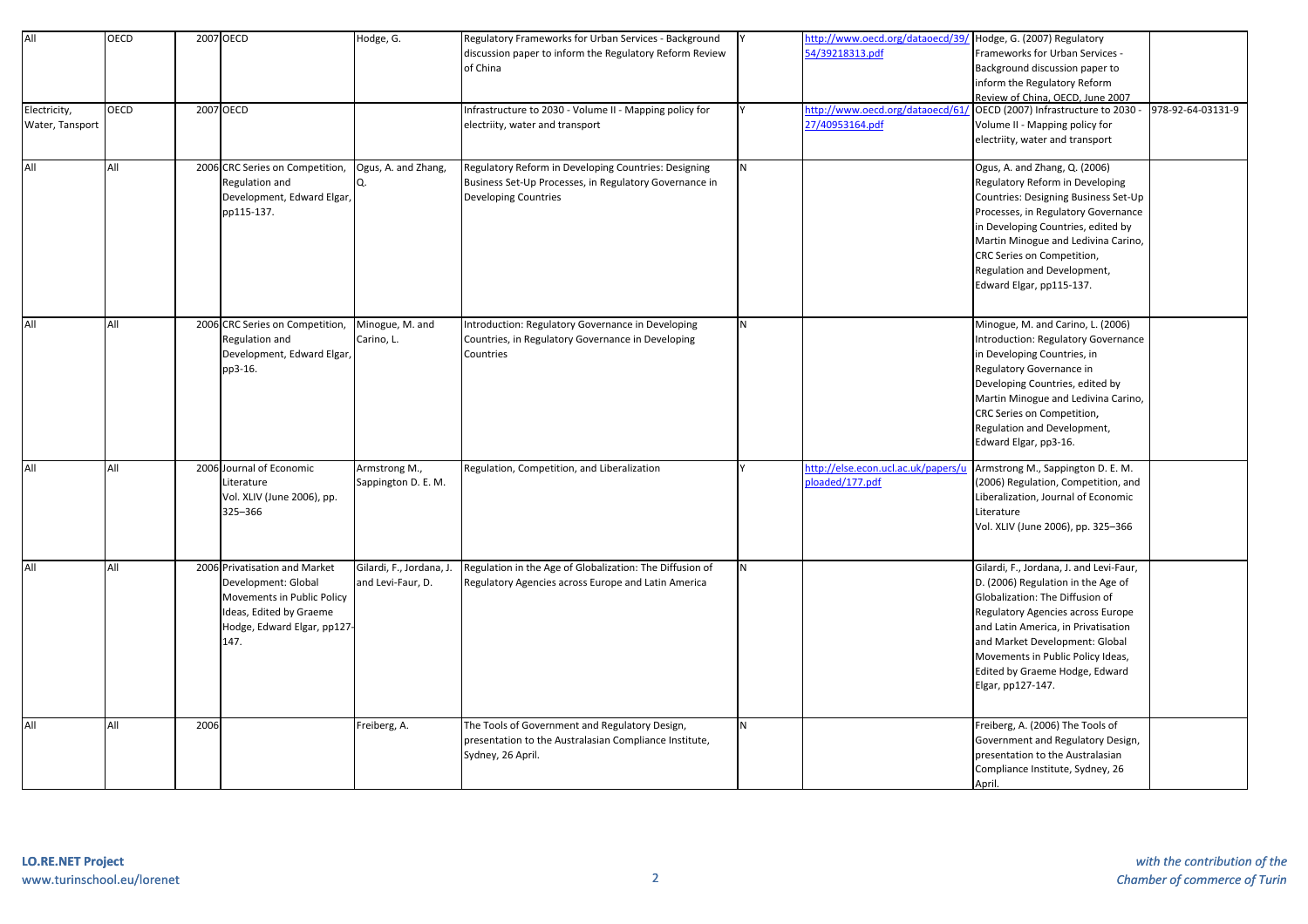| Gas, Electricity, | <b>I</b> IT | 2006 |                                 | Miniaci, R. and     | Some distributional effects of utility reforms in Italy      |     | ttp://www.economia.unimi.it/typo   | Miniaci, R. and Scarpa, C. and         |  |
|-------------------|-------------|------|---------------------------------|---------------------|--------------------------------------------------------------|-----|------------------------------------|----------------------------------------|--|
| Water             |             |      |                                 | Scarpa, C. and      |                                                              |     | conf/ext/sm_collection/res/downl   | Valbonesi, P. (2006) Some              |  |
|                   |             |      |                                 | Valbonesi, P.       |                                                              |     | ad.php?file=fuelpy nov 06.pdf      | distributional effects of utility      |  |
|                   |             |      |                                 |                     |                                                              |     |                                    | reforms in Italy                       |  |
| All               | All         | 2005 |                                 | Armstrong M.,       | Recent Developments in the Theory of Regulation -            |     | ttp://enim.wiwi.hu-                | Armstrong M., Sappington D. E. M.      |  |
|                   |             |      |                                 | Sappington D. E. M. | Handbook of Industrial Organization (Vol. III), edited by M. |     | erlin.de/vwl/wp/lehre/ws0607/Se    | (2005) Recent Developments in the      |  |
|                   |             |      |                                 |                     | Armstrong and R. Porter                                      |     | ected%20Topics/Dokumente/arms      | Theory of Regulation - Handbook of     |  |
|                   |             |      |                                 |                     |                                                              |     | ong-sappington.pdf                 | Industrial Organization (Vol. III),    |  |
|                   |             |      |                                 |                     |                                                              |     |                                    | edited by M. Armstrong and R. Porter   |  |
|                   |             |      |                                 |                     |                                                              |     |                                    |                                        |  |
|                   |             |      |                                 |                     |                                                              |     |                                    |                                        |  |
| All               | EU          |      | 2005 Copenhagen Economics       |                     | Economic Assessment of the barriers to the Internal          |     | ttp://ec.europa.eu/internal marke  | Copenhagen Economics (2005)            |  |
|                   |             |      |                                 |                     | Market for Services - Final Report                           |     | /services/docs/services-           | Economic Assessment of the barriers    |  |
|                   |             |      |                                 |                     |                                                              |     | lir/studies/2005-01-cph-           | to the Internal Market for Services -  |  |
|                   |             |      |                                 |                     |                                                              |     | tudy en.pdf                        | <b>Final Report</b>                    |  |
| All               | All         |      | 2004 Leading Issues in          | Minogue, M.         | Public Management and Regulatory Governance: Problems N      |     |                                    | Minogue, M. (2004) Public              |  |
|                   |             |      | Regulation, Competition         |                     | of Policy Transfer to Developing Countries                   |     |                                    | Management and Regulatory              |  |
|                   |             |      | and Development, edited         |                     |                                                              |     |                                    | Governance: Problems of Policy         |  |
|                   |             |      | by Paul Cook, Colin             |                     |                                                              |     |                                    | Transfer to Developing Countries, in   |  |
|                   |             |      | Kirkpatrick, Martin Minogue     |                     |                                                              |     |                                    | Leading Issues in Regulation,          |  |
|                   |             |      | and David Parker, Edward        |                     |                                                              |     |                                    | Competition and Development,           |  |
|                   |             |      | Elgar, pp165-181.               |                     |                                                              |     |                                    | edited by Paul Cook, Colin             |  |
|                   |             |      |                                 |                     |                                                              |     |                                    | Kirkpatrick, Martin Minogue and        |  |
|                   |             |      |                                 |                     |                                                              |     |                                    | David Parker, Edward Elgar, pp165-     |  |
|                   |             |      |                                 |                     |                                                              |     |                                    |                                        |  |
| All               | All         |      | 2004 World Bank Policy Research | Kessides, I.        | Reforming Infrastructure: Privatisation, Regulation and      |     | ittp://www-                        | Kessides, I. (2004) Reforming          |  |
|                   |             |      | Report - Oxford University      |                     | Competition                                                  |     | vds.worldbank.org/external/defau   | Infrastructure: Privatisation,         |  |
|                   |             |      | Press, Washington.              |                     |                                                              |     | /WDSContentServer/IW3P/IB/2004     | Regulation and Competition, World      |  |
|                   |             |      |                                 |                     |                                                              |     | 06/16/000012009 200406161438       | Bank Policy Research Report - Oxford   |  |
|                   |             |      |                                 |                     |                                                              |     | 3/additional/310436360 20050007    | University Press, Washington.          |  |
|                   |             |      |                                 |                     |                                                              |     | 15940.pdf                          |                                        |  |
| All               | EU          |      | 2004 Dexia, Fédération des SEM  |                     | Local public companies in the 25 countries of the European N |     |                                    | Dexia, Fédération des SEM (2004)       |  |
|                   |             |      |                                 |                     | Union                                                        |     |                                    | Local public companies in the 25       |  |
|                   |             |      |                                 |                     |                                                              |     |                                    | countries of the European Union        |  |
|                   |             |      |                                 |                     |                                                              |     |                                    |                                        |  |
| All               | <b>EU</b>   |      | 2004 Dexia, Fédération des SEM  |                     | Local public companies in the 25 countries of the European Y |     | ttp://www.dexia-                   | Dexia, Fédération des SEM (2004)       |  |
|                   |             |      |                                 |                     | Union - table                                                |     | reditlocal.fr/SiteCollectionDocume | Local public companies in the 25       |  |
|                   |             |      |                                 |                     |                                                              |     | ts/Economie%20locale/EPL%20En      | countries of the European Union -      |  |
|                   |             |      |                                 |                     |                                                              |     | eprises%20Publiques%20Locales%2    | Comparative table                      |  |
|                   |             |      |                                 |                     |                                                              |     | Europe%20Tableau 2006.pdf          |                                        |  |
|                   |             |      |                                 |                     |                                                              |     |                                    |                                        |  |
| All               | IT          |      | 2004 Moody's Investors Service  | Zeni, S.            | Moody's Special Comment - Italian Local Utilities Sector:    | IN. |                                    | Zeni, S. (2004) Moody's Special        |  |
|                   |             |      |                                 |                     | Amid Ongoing Consolidation, Entities Are Adopting            |     |                                    | Comment - Italian Local Utilities      |  |
|                   |             |      |                                 |                     | Different Business Models, With Varying Credit Risk          |     |                                    | Sector: Amid Ongoing Consolidation,    |  |
|                   |             |      |                                 |                     | Implications                                                 |     |                                    | <b>Entities Are Adopting Different</b> |  |
|                   |             |      |                                 |                     |                                                              |     |                                    | Business Models, With Varying Credit   |  |
|                   |             |      |                                 |                     |                                                              |     |                                    | Risk Implications, Moody's Investors   |  |
|                   |             |      |                                 |                     |                                                              |     |                                    | Service                                |  |
| All               | <b>OECD</b> |      | 2004 OECD                       |                     | Non-commercial service obligations and liberalization -      |     |                                    | OECD (2004) Non-commercial service     |  |
|                   |             |      |                                 |                     | DAFFE/COMP(2004)19                                           |     |                                    | obligations and liberalization -       |  |
|                   |             |      |                                 |                     |                                                              |     |                                    | DAFFE/COMP(2004)19                     |  |
|                   |             |      |                                 |                     |                                                              |     |                                    |                                        |  |